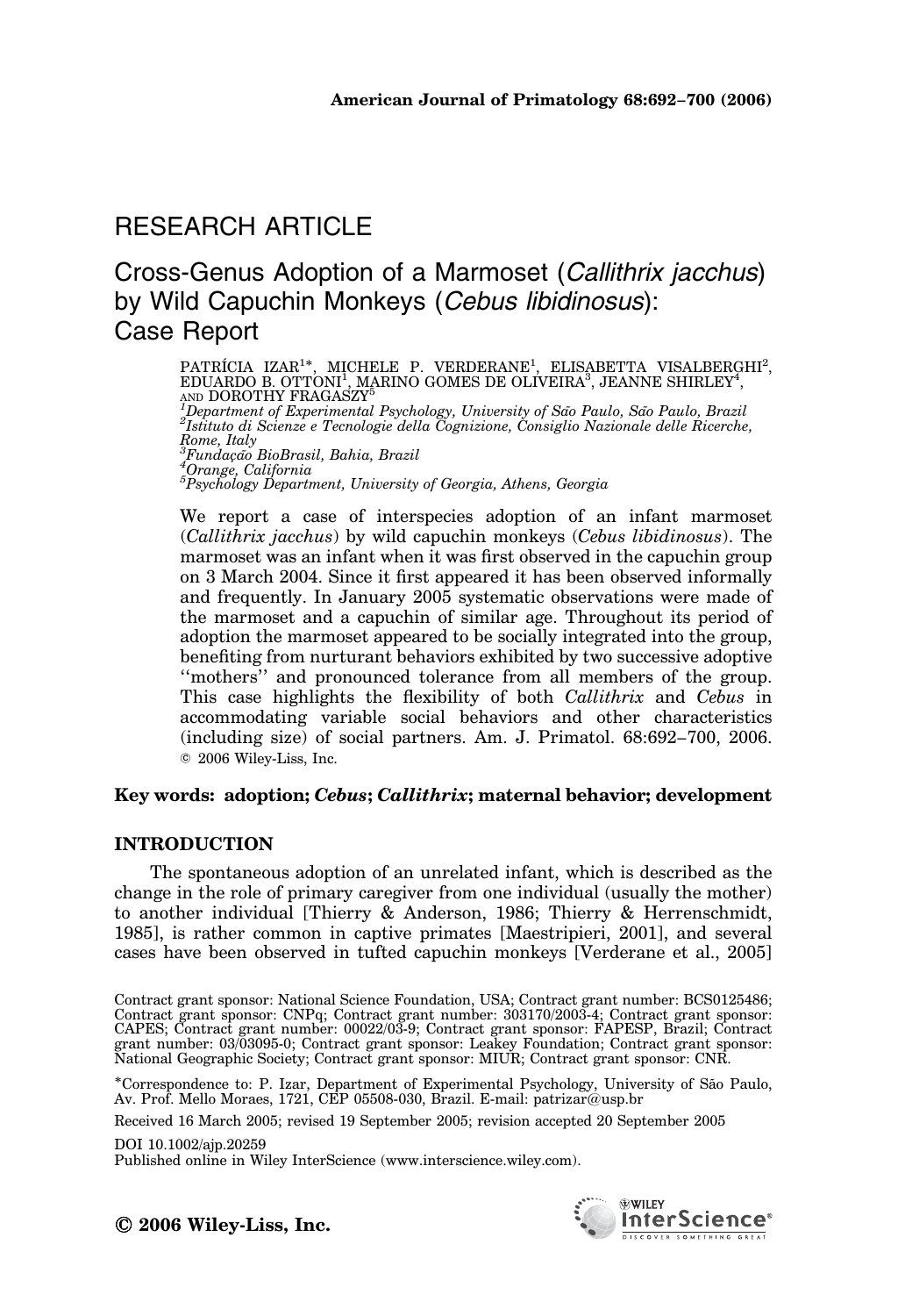#### Cross-Genus Adoption by Wild Capuchins / 693

(Visalberghi and Fragaszy, personal observation). Although reports of adoption in the wild are rare, Maestripieri [2001] argued that the successful cases observed in the laboratory suggest that primate females have the potential to adopt unrelated infants. This challenges evolutionary theory because of the apparent extremely altruistic nature of the behavior [Avital et al., 1998]. Maestripieri [2001] proposed that adoption of an unrelated infant is an evolutionary maladaptive consequence of mechanisms selected to promote mother–infant bonding. Indeed, adoption has even been achieved between different species of primates in captivity (Macaca mulatta and M. fuscata [Owren & Dieter, 1989], and Callithrix jacchus and C. penicillata [Guerra et al., 1998]). In those cases it was pointed out that crossfostering should be done between related species in order to avoid incompatibilities in milk composition and parental behavior [Guerra et al., 1998].

Here we report a case of intergenus adoption of an infant marmoset (Callitrichidae: Callithrix jacchus) by wild bearded capuchin monkeys (Cebidae: Cebus libidinosus). These two species differ substantially in size (adult weight  $= 3-4$  kg for C. libidinosus, 0.350–0.450 kg for C. jacchus), ecology, and parental care [cf., Fragaszy et al., 2004a; Rylands & Faria, 1993]. Particularly relevant to this case is the fact that capuchins exhibit lengthy periods of maternal care, but do not coordinate feeding with infants by means of vocal signals as do callitrichids. Marmosets mature more quickly than capuchins, exhibit communal care, and show closer coordination of activities and spatial cohesion than do capuchins. The marmoset was first observed in the capuchin group on 3 March 2004 and was last observed on 3 May 2005, after it had lived with the capuchins for 14 months. We report informal behavioral data collected during the period of March 2004 to May 2005. To illustrate the extent to which the young marmoset and the capuchins interacted socially, and the extent to which the marmoset was integrated into the group, we present comparable systematic data on social partners and activities for the marmoset and for a young capuchin of similar age collected over a 1-week period in January 2005.

#### MATERIALS AND METHODS

#### Site and Subjects

The field site  $(9^{\circ}$  South,  $45^{\circ}$  West) is a seasonally dry woodland (Cerrado) plain located near Gilbués, Piauí, Brazil. The plain is edged by sandstone and siltite ridges, and mesas rising approximately 20–100 m above the plain [Fragaszy et al., 2004b]. The study group's home range includes a biological reserve (Green Wing Valley-Serra da Agua Branca) and private lands. The study group of 13 capuchins (two adult males, four adult females, four juveniles 1–4 years old, one infant 10 months old, and two infants born in January 2005) regularly visits a site where (primarily natural) foods are provisioned daily, as part of a program to develop ecotourism. The proportion of the group's diet obtained from provisioning is unknown, but foraging on these foods accounted for less than 5% of the monkeys' foraging activity in January 2005.

The adopted marmoset, a *Callithrix jacchus*, was first observed in the group on 3 March 2004. It was clinging to an adult female and behaved in a manner typical of a very young infant. Experts that viewed photos of the marmoset taken in January 2005 judged the individual to be less than 1 year old (A. Rylands and C.V. Santos, personal communication). Therefore, at the time of adoption in March 2004, the marmoset would have been no more than 2 months old. The marmoset (Fortunata, hereafter designated ''F'') and a juvenile capuchin (Piau, hereafter "P") were observed systematically in January 2005. P was first seen as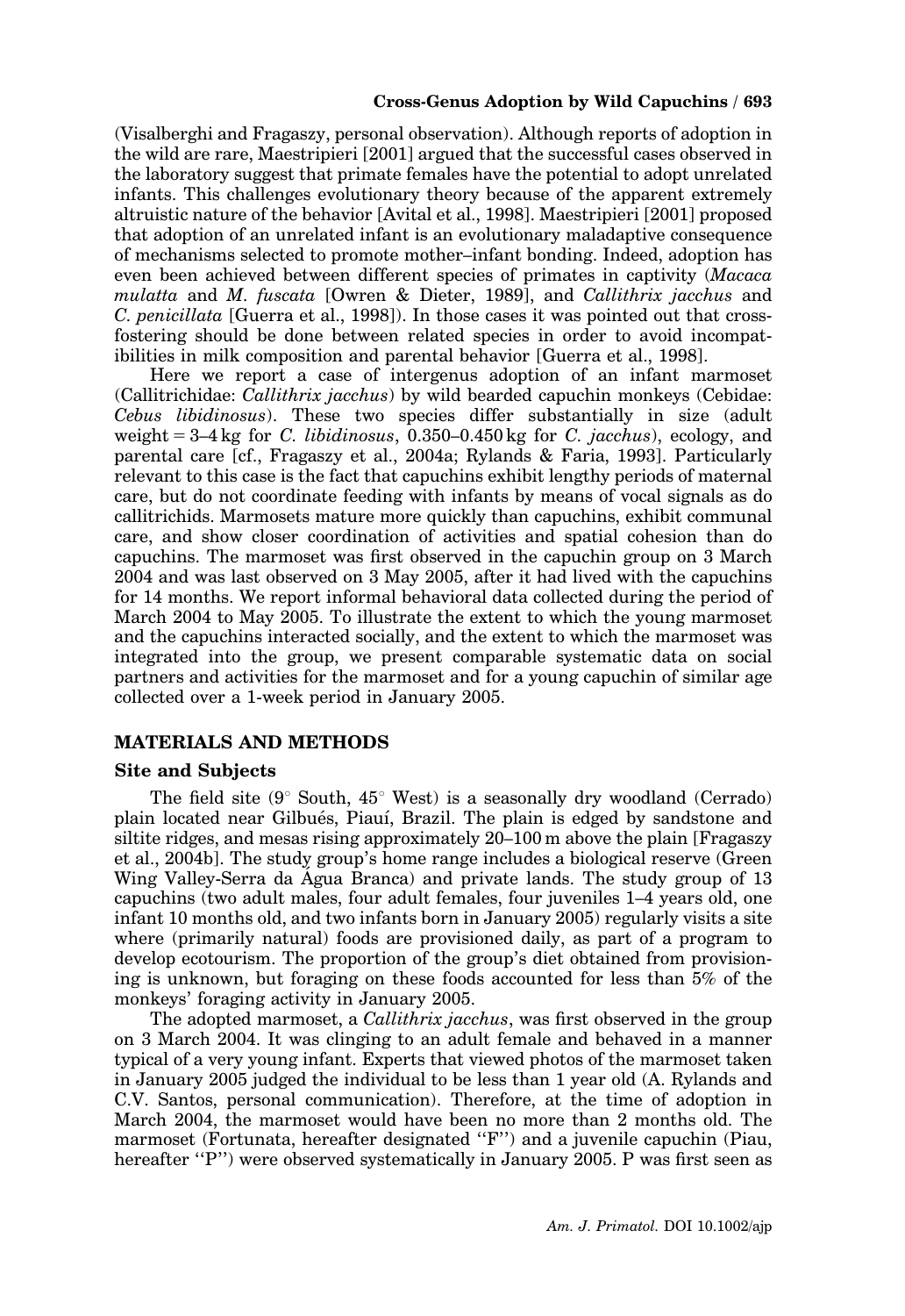#### 694 / Izar et al.

a neonate on the same day that F was first seen in the group, and thus P was 10 months old at the time systematic observations were conducted.

#### Observation Procedures

F was observed since it first appeared several times a week by the two individuals who provisioned the monkeys. These individuals noted who carried F, and general features of its behavior (e.g., occurrences of play or feeding). From 16 to 23 January 2005 the group was followed from morning until dusk, or until the group passed out of sight. A total of  $42 \text{ hr}$  of contact time with the group were achieved (mean = 5 hr per day, range =  $3-8$  hr). Instantaneous focal samples of each subject were collected at 30-sec intervals for 20 consecutive samples (a 10 min period, if no interruptions occurred), using an audible interval timer. We scored standard categories of behavior (see Table I). All neighbors within 2 m and the substrate used were recorded using the same interval sampling method. If the subject moved out of sight for one to five intervals, the observer resumed sampling when the individual reappeared. There was a 30-min interval between observation periods for the same infant. F and P were observed in alternation within each day. The order in which the infants were observed was alternated across days. Twenty-three and 22 sampling periods were collected for F and P, respectively. M. Verderane collected the data. The data were compared using Kruskal-Wallis (multivariable contrasts) and Mann-Whitney (pairwise comparisons) tests. Alpha was set at  $P < .05$ , two-tailed.

#### **RESULTS**

When F was first observed, it was clinging to an adult female capuchin (Chiquinha; see Fig. 1). Since that time F was always seen with the group when it arrived at the provisioning site, until 3 May 2005. No information is known about

|                                                                | F           |          | P              |          |
|----------------------------------------------------------------|-------------|----------|----------------|----------|
| <b>Behaviors</b>                                               | # Intervals | $\%$     | # Intervals    | $\%$     |
| Resting; stationary (includes autogrooming)<br>and scratching) | 179         | 38.1     | 43             | 9.6      |
| Locomotion                                                     | 59          | 12.6     | 77             | 17.1     |
| Feeding                                                        | 131         | 27.9     | 250            | 55.7     |
| Vocalize (outside of play or fighting)                         | 33          | 7.0      | $\overline{2}$ | 0.4      |
| Cling to a carrier                                             | 30          | 6.3      | 14             | $3.1\,$  |
| Suckling                                                       | 0           | 0        | 3              | 0.7      |
| Grooming                                                       | 0           | $\Omega$ | $\theta$       | $\Omega$ |
| Social play                                                    | 17          | 3.6      | 21             | 4.7      |
| Solitary play                                                  | 0           | $\theta$ | 5              | 1.1      |
| Observe another individual at close range                      | 4           | 0.9      | 5              | 1.1      |
| Explore the physical environment                               | 0           | 0.0      | 0              | 0        |
| Fight (includes threaten and chase)                            | 0           | 0.0      | 0              | $\Omega$ |
| Other behaviors                                                | 5           | 1.1      | 4              | 0.9      |
| Out of view                                                    | 12          | 2.6      | 25             | 5.6      |
| Total                                                          | 470         | 100.0    | 449            | 100.0    |

TABLE I. Behaviors Observed in Similar-Aged Capuchin (P) and Marmoset (F) Subjects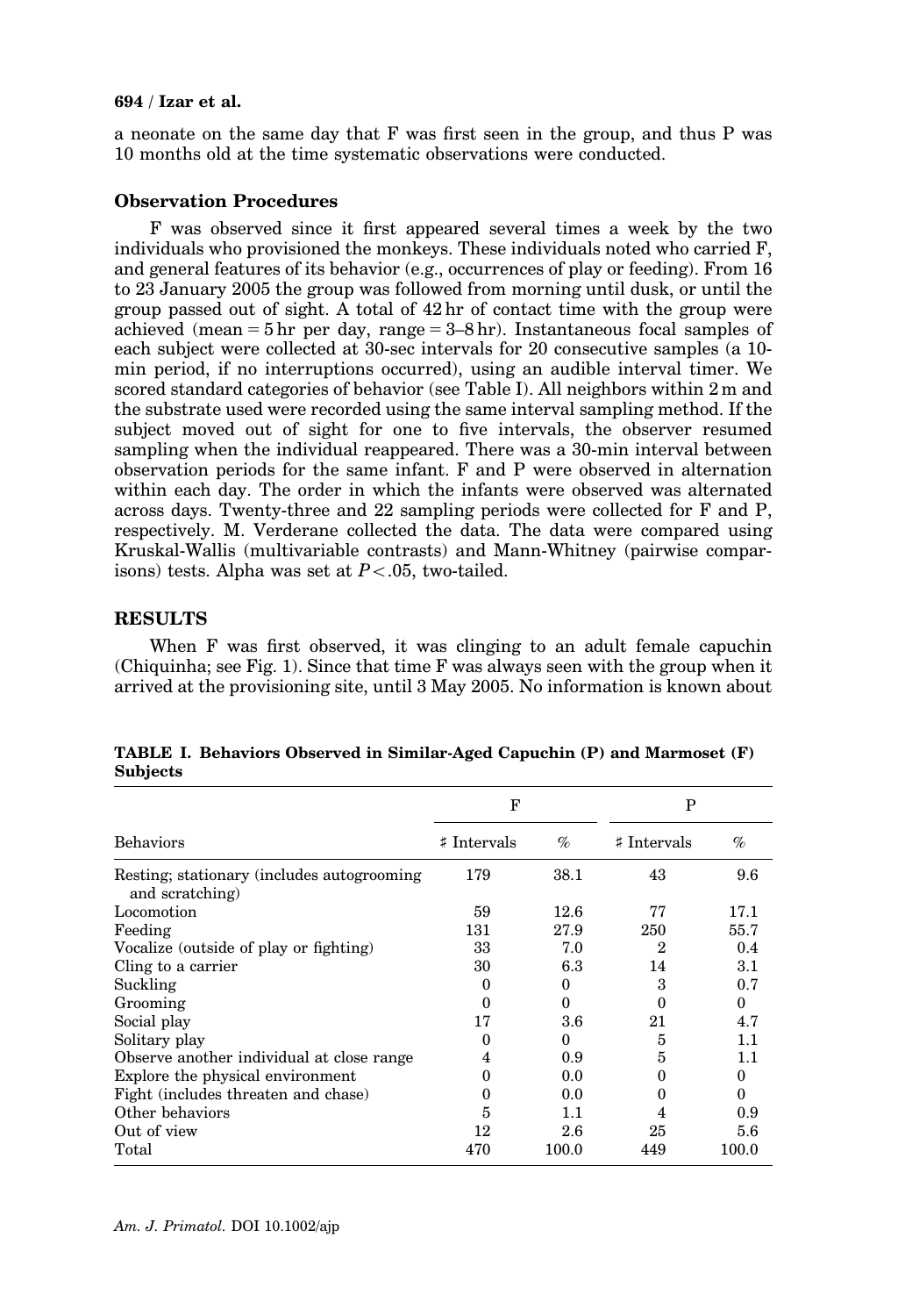

Fig. 1. A capuchin female carries an infant marmoset on her back. This picture (taken in May 2004) shows the first female observed nursing and carrying the marmoset. Photo by Pedro Lima (Fundacão BioBrasil).

F's provenance, but wild marmosets are present in the home range of the capuchin group. The marmoset was observed to cling ventrally, dorsally, and transversely across the neck and shoulders of the carrier, as do young infant capuchins (Fig. 1), and in a ventral position (Fig. 2).

Chiquinha remained F's primary carrier and caregiver (see Fig. 3) from March until July 2004, when Dendê was observed carrying F. Chiquinha delivered an infant on 16 January 2005. Given that pregnancy lasts an average of 155–160 days in capuchins [Fragaszy et al., 2004b], she would have conceived a few weeks before she stopped carrying F. In any case, Dendeˆ took on the role of primary caregiver for F in July 2004, and retained that role through January 2005. To our knowledge, Dendeˆ did not lactate during this period because her youngest living offspring was approximately 3 years old, but in January 2005 F was observed in a nursing position with Dendê (0.2 events/10 hr of observation).

During ad libitum observations of F while we systematically followed the group in January, we observed that F occasionally clung to Dendeˆ but more often traveled independently (see Table I). Dendeˆ monitored F's movements and retrieved the marmoset (1.4 events/10 hr of observation) when alarm calls were given by capuchins, or when F lagged behind the group and vocalized insistently. Her success in retaining F was usually short-lived, since F would descend after a few seconds to travel independently.

F was clearly socially integrated into the group in some ways: it traveled and fed with the group, responded to alarm vocalizations given by members of the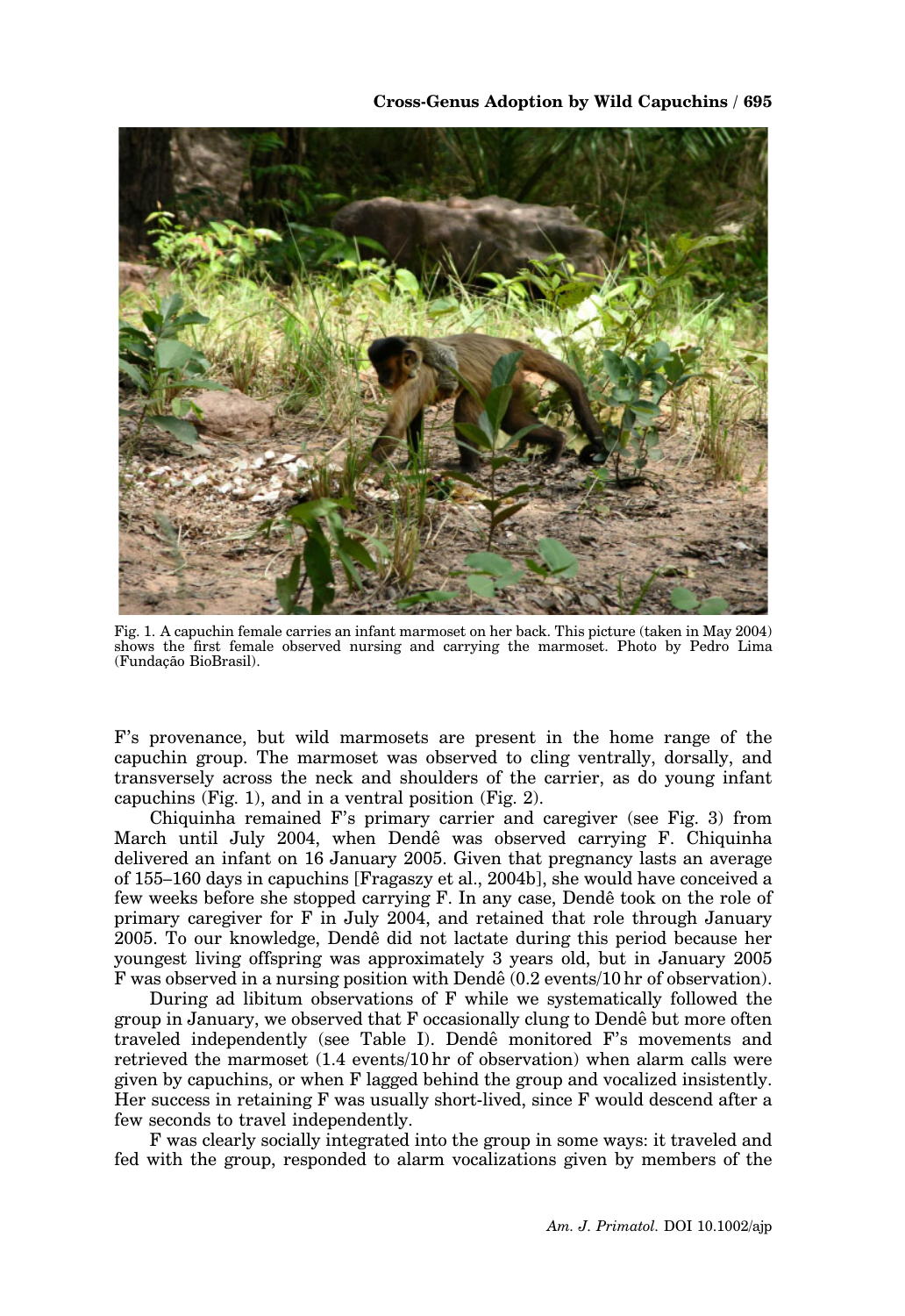696 / Izar et al.



Fig. 2. An adult female capuchin holds an infant marmoset in the nursing position. Photo taken by Jeanne Shirley in June 2004.

group (0.5 events/10 hr of observation), including participating in mobbing a snake, and played with various members (1.0 event/10 hr of observation). During bouts of social play with juveniles, the capuchins (which vastly outweigh the marmoset) adjusted the force of their movements to accommodate the marmoset's lesser weight and strength. This group of capuchins frequently cracks open palm nuts on anvils with stones at the study site [Fragaszy et al., 2004b]. F was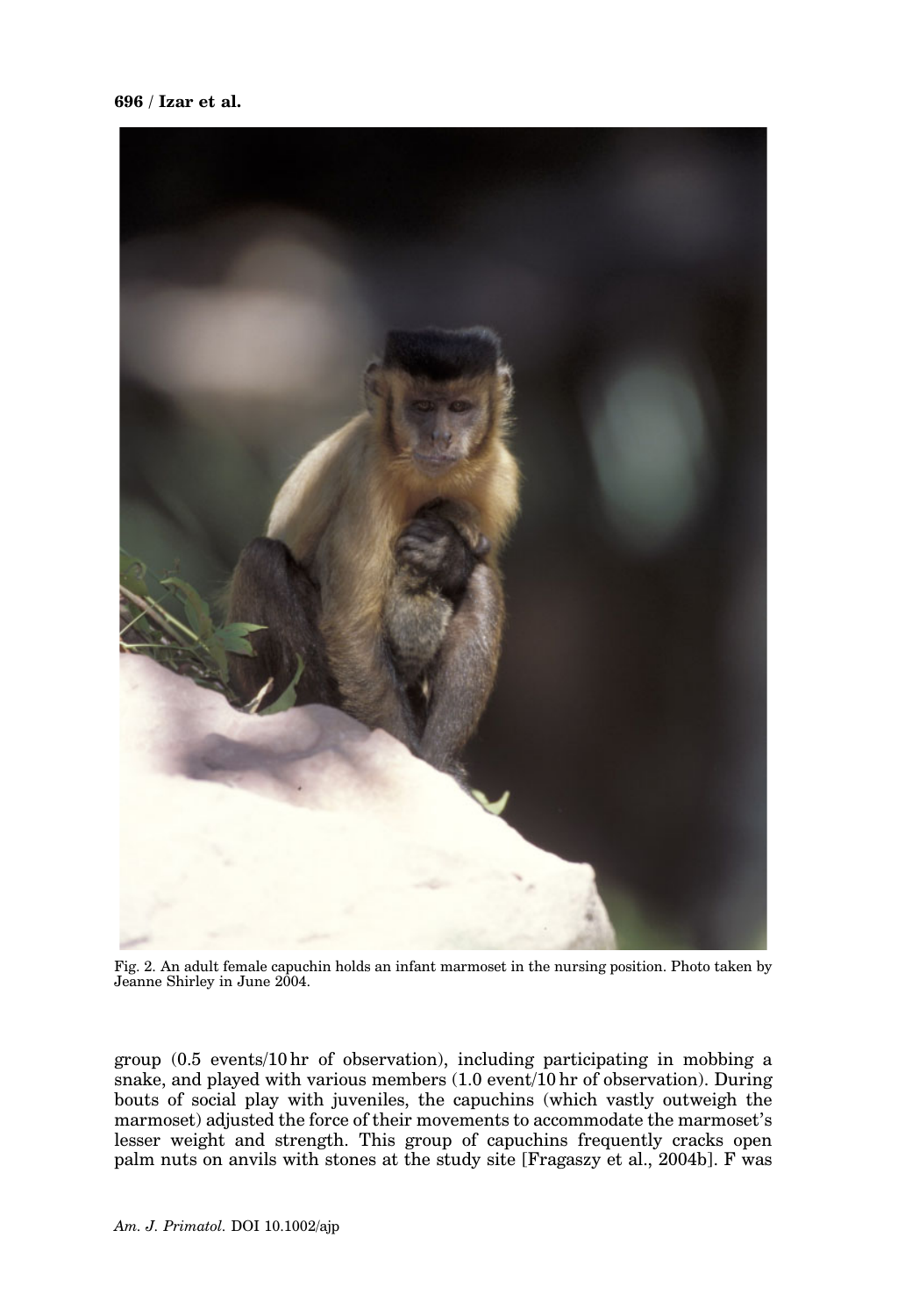

Fig. 3. A young marmoset taking food (cracked palm nut) from its adoptive mother's hand. Photo taken by Jeanne Shirley in June 2004. See also Shirley, 2005.

uniformly tolerated by the capuchins at close proximity as they cracked nuts, and often scrounged leftovers from other animals (0.25 events/10 hr of observation), including the dominant male (see Fig. 4). This situation fully resembles the common capuchin pattern of scrounging infants and tolerant adults [Ottoni et al., 2005].

However, in other aspects F was not perfectly adjusted to the capuchins' behavior. Three times, F was observed eating gum from trees–a common form of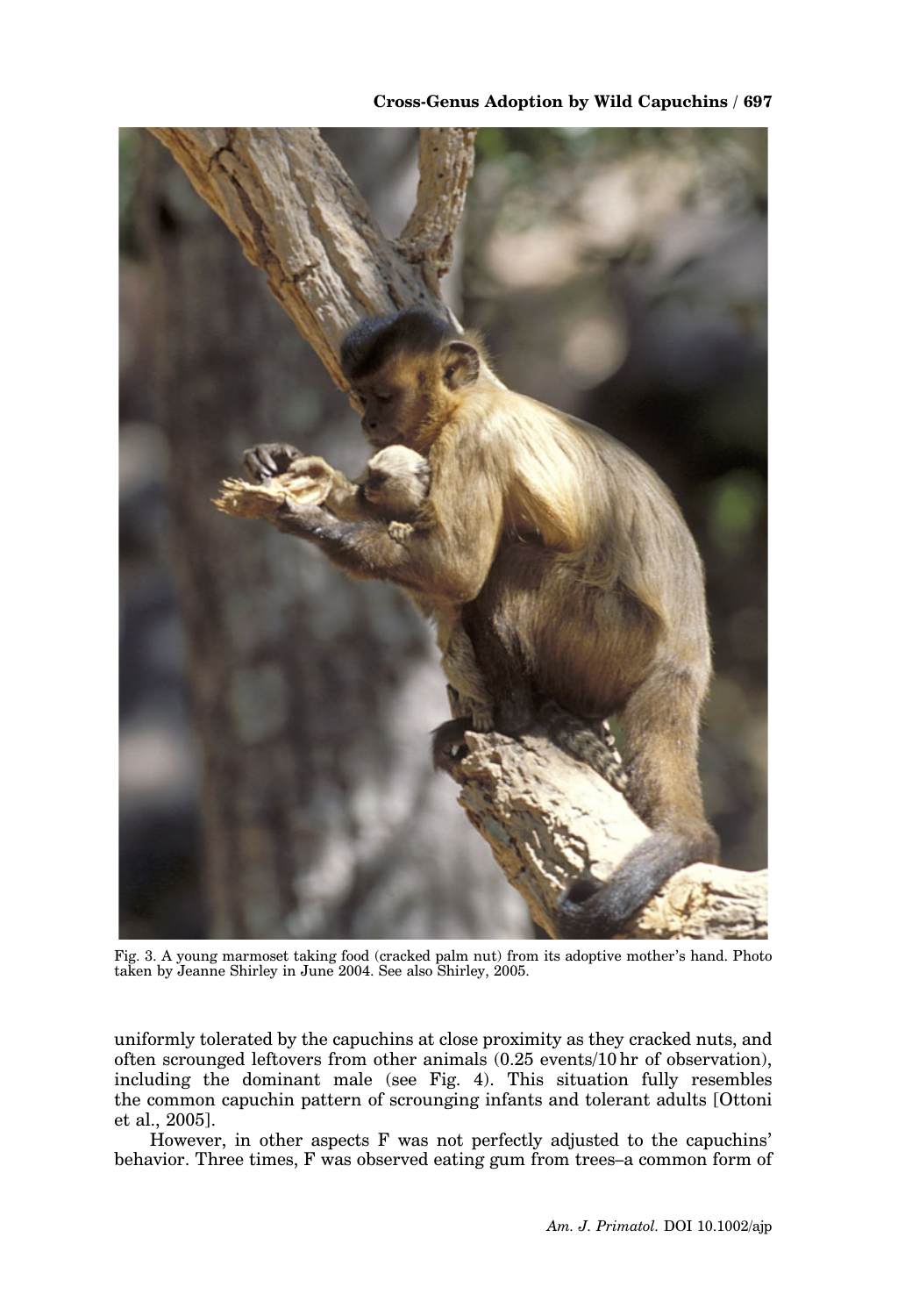#### 698 / Izar et al.



Fig. 4. A marmoset is tolerated in close proximity by the dominant male of the capuchin group as he eats. Photo taken by Eduardo Darvin Ramos da Silva in January 2005.

feeding in marmosets [Rylands & Faria, 1993] that is not observed in capuchins. Capuchins can easily leap several meters from tree to tree. F could not leap such long distances and thus sometimes did not keep up with the group. Once, in January 2005, F was apparently left alone for 5 hr. F gave distinctive vocalizations for periods of many minutes while the capuchins cracked nuts, but the capuchins did not respond overtly to these vocalizations. In the end of April 2005, F was observed arriving at the provisioning site alone for 3 days, and after 3 May it was not seen again. F's age by the time of its disappearance was at least 14 months old (almost adult).

Compared to P, F maintained a different activity budget  $(H = 99.74, df = 7$ .  $P<0.001$ ). F rested proportionally more often than P (F = 37%; P = 10%; Dunn's test,  $P < 0.001$ ), and P foraged more for natural foods than F (P = 54.6; F = 21.5; Dunn's test,  $P < 0.01$ ). Both used trees more than ground or anvil surfaces (use of trees:  $F = 94\%, P = 99\%, H = 47.65, df = 2, P < 0.001$ . F vocalized during proportionally more samples than P ( $F = 7\%$ ;  $P < 1\%$ ,  $z = 2.28$ ,  $P < 0.05$ ). P and F received equivalent amounts of maternal care  $(H = 0.99, df = 3, P > 0.05)$ . P and F behaved similarly in terms of the proportion of samples spent in social or solitary play, or observing others at close range (Table I).

P was observed with nine different neighbors (including F) within 2 m on 118 samples. F was observed with nine different neighbors (including P) on 95 samples. Overall, P's neighbors were more evenly distributed across members of the group. For example, P's most frequent neighbors were the dominant male, its mother, and a juvenile male, and together these three individuals accounted for 60% of its neighbors. P's mother was its neighbor 23 times, and another group member was its neighbor 99 times. F's second adoptive mother, Dendê, was its neighbor 55 times, and other group members were its neighbor 40 times.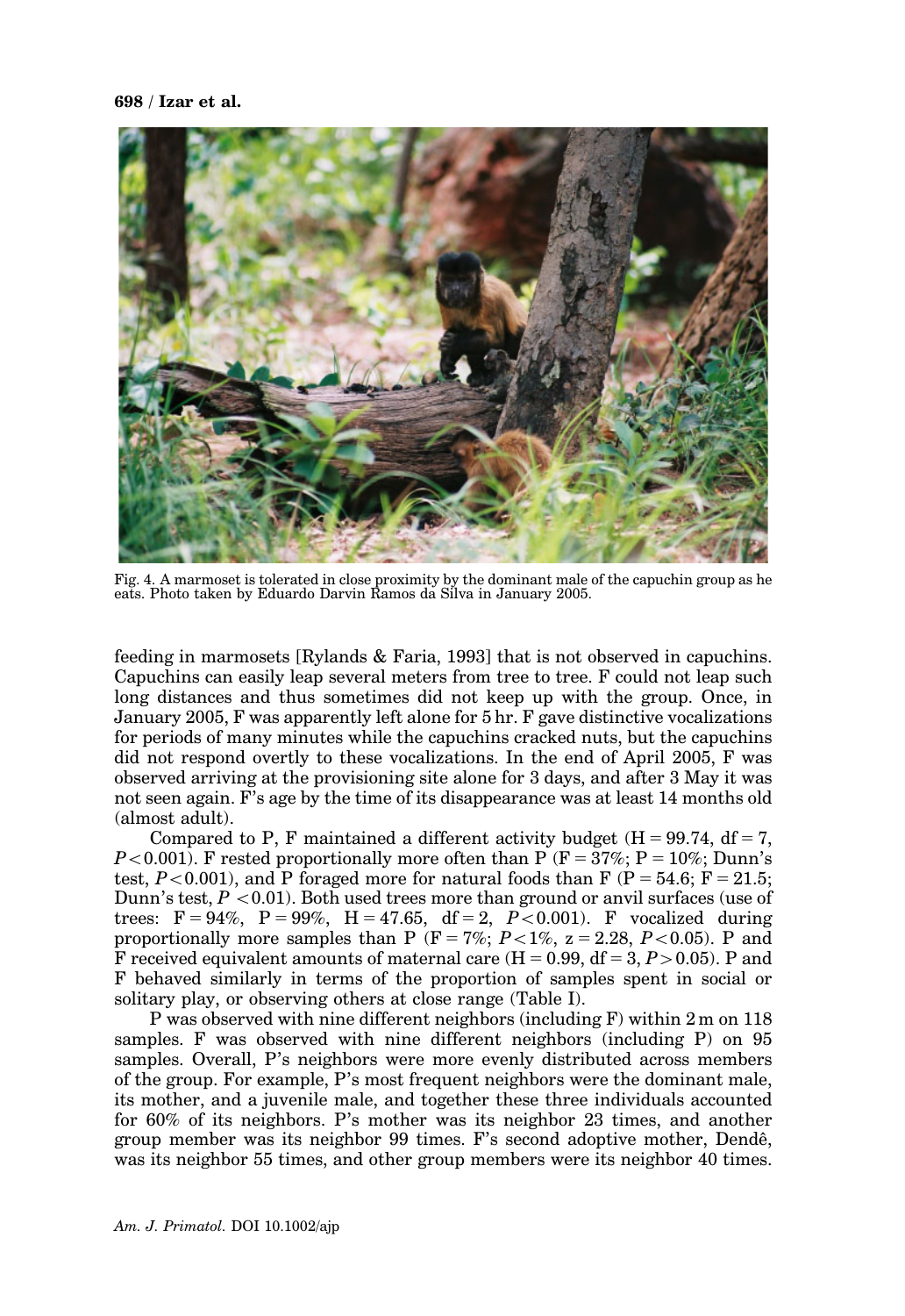These distributions differed significantly from each other ( $\gamma^2 = 35.36$ , df = 1,  $P < 0.0001$ ).

#### **DISCUSSION**

This case of intergenus adoption by wild primates is unique. Given the enormous difference between these two genera in size, behavioral ecology, social organization, developmental trajectories, and patterns of infant care [c.f., Fragaszy et al., 2004a; Rylands & Faria, 1993], it is extraordinary that the marmoset was adopted by two successive females in the same group, and that the amount of maternal care received by the marmoset and a capuchin infant close to it in age did not differ. This suggests that the nurturant tendency supporting an adoption is present in wild adult female capuchins, as suggested by Maestripieri [2001] for female primates. This case of adoption also emphasizes the behavioral flexibility of the marmoset, because it behaved like an infant for a longer period than is the pattern in this species. C. jacchus are almost completely independent of all caregivers in their social group by 9–12 weeks of age [Santos et al., 1997].

Several proximate factors probably promoted successful adoption in this case. On the part of adult capuchins, general attraction to infants and strong tolerance toward infants are probably necessary preconditions. In capuchin groups, as in primates in general, young infants are the focus of strong filial interest on the part of others besides the mother, especially young females [Fragaszy et al., 2004a]. Attraction on the part of capuchins toward infants of other primate species (Brachyteles and Alouatta) has also been observed in the wild (Izar, personal observation). Food-sharing, an important component of parental care in marmosets [e.g., Ferrari, 1987; Santos & Martins, 2000], is also common in capuchins in the form of tolerated scrounging [Ottoni et al., 2005; Verderane, 2005]. Finally, the carrier of the infant probably incurred a minimal cost, given the small size of the marmoset relative to the capuchins, and the food provided for the animals. In addition, there must be a sufficient similarity between the behaviors of the infant marmoset and infant capuchins to permit adoptive behavior on the part of the adult capuchin to succeed. In this case the infant marmoset clung without support from the carrier, eventually was able to travel independently with the capuchin group most of the time, and nourished itself adequately while it remained with the capuchin group. Indeed, the comparison between the behaviors of the marmoset and the capuchin of similar age revealed differences in foraging behavior and ability to follow the group that could be related to the marmoset's disappearance from the group.

We recognize that other elements in this situation, and more generally in natural settings, may work against interspecies adoptions. In this study region capuchins spend most of their time in hilly forest, while marmosets usually frequent forest fragments in the plain and wetland areas, so there are few opportunities for interspecies interactions to occur. Moreover, in other regions capuchins prey on smaller primate species (e.g., Callithrix penicilatta (W.P. Martins, personal communication) and *Callicebus moloch* [Sampaio & Ferrari, 2005]). However, behavior toward another species as prey or a potential social companion is highly variable among mammals in general, and depends on a variety of local and experiential conditions [Kuo, 1930, 1938; Resende et al., 2004]. In the current situation, we know of nothing in the immediate ecological context or experience of this capuchin group that would make cross-species adoption likely, except that the group is provisioned. Provisioning may make the monkeys less sensitive to the energetic costs of adoption, and may also have